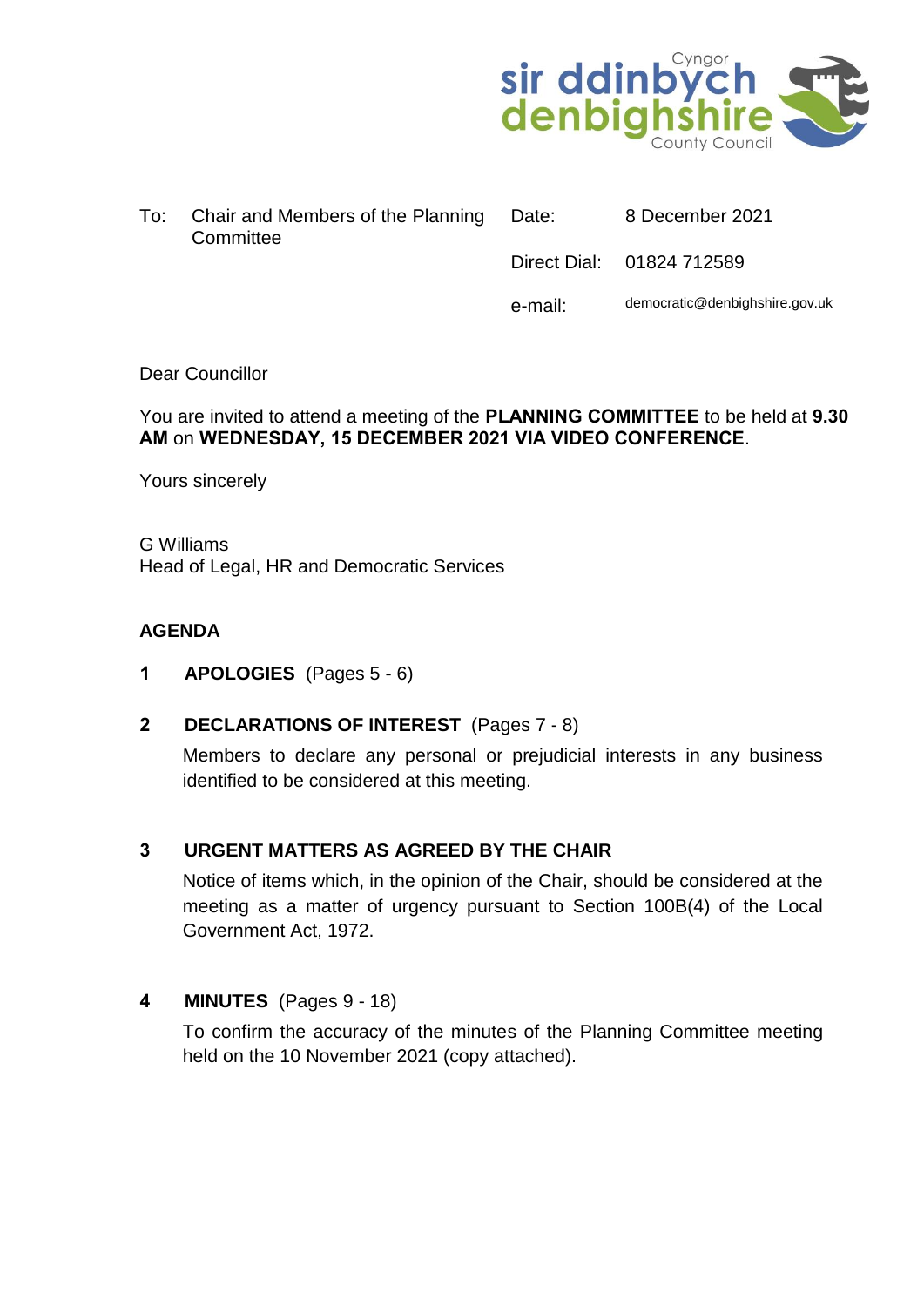## **APPLICATIONS FOR PERMISSION FOR DEVELOPMENT (ITEMS 5 - 11) -**

## **5 APPLICATION NO. 01/2020/0761/ PC - PEN Y MAES, LLANRHAEADR, DENBIGH** (Pages 19 - 54)

To consider an application for the change of use of land for use as an extension to the existing milk tanker storage and distribution facility at land at Pen Y Maes, LLanrhaeadr, Denbigh, LL16 4NG (copy attached).

# **6 APPLICATION NO. 01/2020/0762/ PEN Y MAES, LLANRHAEADR, DENBIGH** (Pages 55 - 88)

To consider an application for the change of use of land for use as an extension to the existing milk tanker storage and distribution facility including siting of welfare unit at land at Pen Y Maes, LLanrhaeadr, Denbigh, LL16 4NG (copy attached).

# **7 APPLICATION NO. 03/2021/0656/PF - 20 REGENT STREET, LLANGOLLEN** (Pages 89 - 118)

To consider an application for the creation of off road domestic parking, formation of access, landscaping and associated works at land to the rear of 20 Regent Street, Llangollen (copy attached).

## **8 APPLICATION NO. 03/2021/0748/CA - 20 REGENT STREET, LLANGOLLEN** (Pages 119 - 140)

To consider an application for the Conservation area consent for the demolition of a boundary wall to allow the formation of access and off street parking at land to the rear of 20 Regent Street, Llangollen (copy attached).

## **9 APPLICATION NO. 15/2020/1019/ PF - PEN Y FFRITH, LLANARMON YN IAL, MOLD** (Pages 141 - 176)

To consider a retrospective application for the formation and alterations of existing fishing ponds including the removal of trees. Proposed erection of 7 "" Angler Shelters "" to provide welfare facilities and overnight accommodation for anglers, including connection to existing septic tank and associated works at Pen Y Ffrith, Llanarmon Yn Ial, Mold, CH7 4QX (copy attached).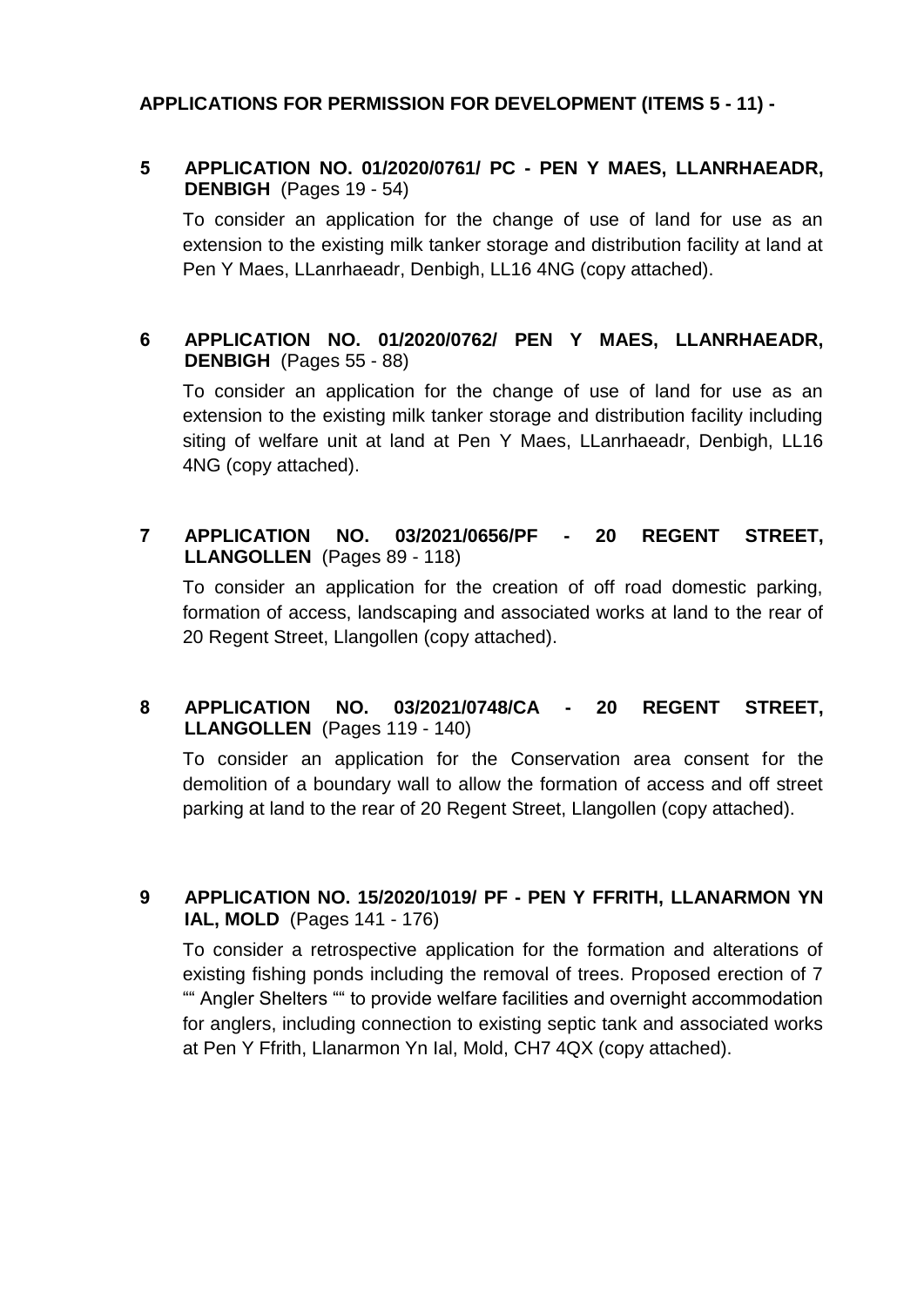# **10 APPLICATION NO. 17/2019/0698/ PC - TYDDYN GRAIG, LLANDEGLA, WREXHAM** (Pages 177 - 206)

To consider an application for the continuation of use of land and retention of building in connection with dog kennel use (retrospective application) at Tyddyn Graig, Llandegla, Wrexham, LL113BG (copy attached).

## **11 APPLICATION NO. 42/2021/0729/ PF - THE POP IN SHOP AND AGRICULTURAL BUILDING, CWM ROAD, DYSERTH** (Pages 207 - 242)

To consider an application for the demolition of existing pop-in shop and change of use of agricultural building to retail use, formation of vehicular access, provision of car parking and associated works at The Pop in Shop and Agricultural Building, Cwm Road, Dyserth (copy attached).

# **ADDITIONAL ITEMS**

**12 47/2020/0593 - FORMER RHYL RUGBY CLUB, WAEN ROAD, RHUDDLAN** (Pages 243 - 318)

To consider a report that relates to a planning application at the Former Rhyl Rugby Club, Waen Road, Ruddlan, which has been called-in for determination by Welsh Ministers prior to Planning Committee making a formal resolution on the application (copy attached).

### **13 PLANNING CONDITIONS REPORT - APPLICATION REFERENCE NO. 22/2020/0735 - LAND ADJACENT TO HENDRERWYDD FARM, HENDRERWYDD, DENBIGH** (Pages 319 - 324)

To consider the planning conditions to be attached to the planning permission granted on 10 November 2021 in relation to the erection of a rural enterprise dwelling, installation of a private treatment plant and associated works at land adjacent to Hendrerwydd Farm (copy attached).

### **MEMBERSHIP**

### **Councillors**

Joan Butterfield Ellie Chard Ann Davies Peter Evans

Councillor Joe Welch (Chair) Councillor Christine Marston (Vice-Chair)

> Bob Murray Merfyn Parry Paul Penlington Pete Prendergast